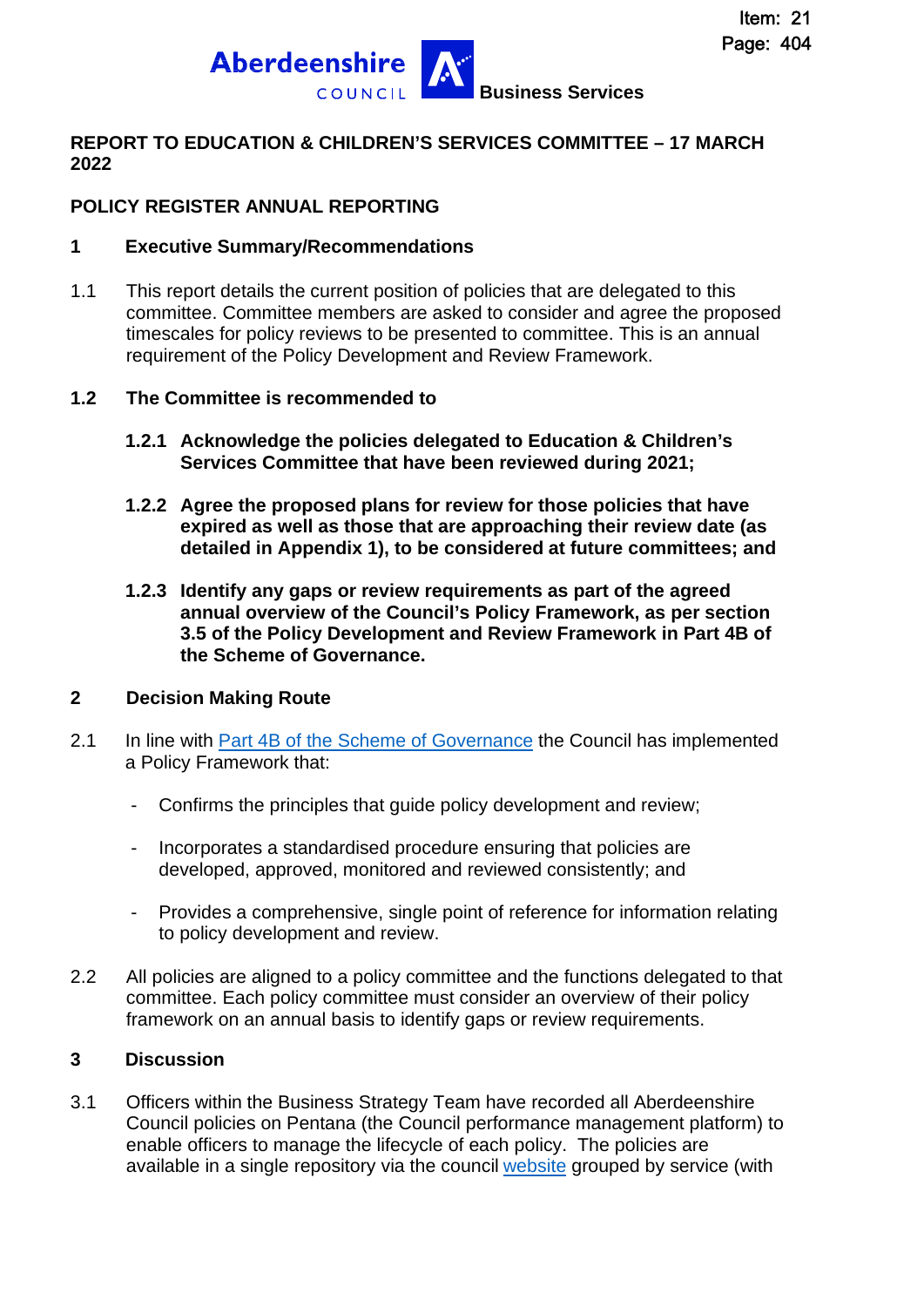the exception of HR policies). Links from service webpages to the central repository have been set up to allow easy access to policies.

- 3.2 A short template is available on Arcadia, along with guidance, for officers who are developing new policies or reviewing policies.
- 3.3 Policies are categorised using a traffic light system to indicate requirement for review. This also considers the impact of the policy on protected characteristics as defined by the Equality Act 2010.

The categories are defined as follows: -

- **(a) Red**  Review required.
	- Policy is older than four years.
	- Policy is believed to have a negative or unknown impact on people with protected characteristics.
	- External or other factors give just cause for review. For example, a permanent reduction in resources.

**(b) Amber** – For monitoring.

- Policy is over three years old.
- External or other factors that could give just cause for review. For example, a permanent reduction in resources is anticipated within onethree years.
- **(c) Green**  No action.
	- New or recently revised policy subject to regular monitoring under the Year 1 Review process.
	- Policy is less than three years old.
- 3.4 **Appendix 1** details the 11 policies delegated to Education & Children's Services Committee. Of these, four are green i.e. are either new or recently reviewed, five are amber (3-4 years old) and two are red which means it has been over four years since they have been published, however, both are planned for review by end March 2022.
- 3.5 In line with the Scheme of Governance requirements, reports will continue to be presented to Education & Children's Services Committee on an annual basis, confirming policies delegated to the committee (including those that have expired, due for review or any policies that have come on-stream in the past year).

#### **4 Council Priorities, Implications and Risk**

4.1 This report helps deliver the following Strategic Priorities - Infrastructure, Resilient Communities, Economy & Enterprise and Health & Wellbeing. Climate and sustainability, human rights and public protection, and digital infrastructure and economy are key underlying principles due to the nature of reports considered by the committee.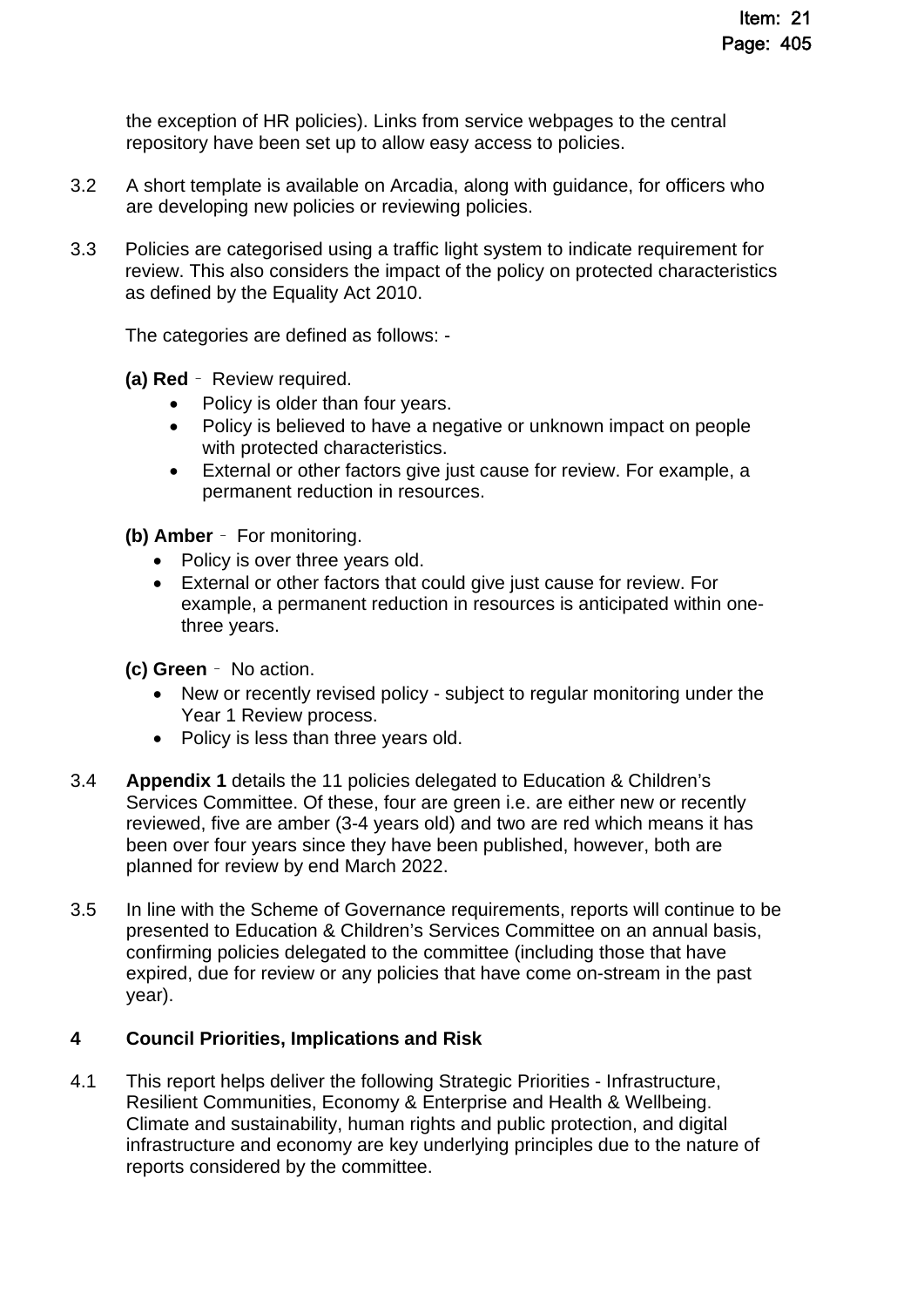| <b>Pillar</b>          | <b>Priority</b>              |
|------------------------|------------------------------|
| Our People             | Education                    |
|                        | Health & Wellbeing           |
| <b>Our Environment</b> | Infrastructure               |
|                        | <b>Resilient Communities</b> |
| Our Economy            | Economy & Enterprise         |
|                        | <b>Estate Modernisation</b>  |

4.2 The table below shows whether risks and implications apply if the recommendations are agreed.

| <b>Subject</b>                             | Yes | <b>No</b> | N/A |
|--------------------------------------------|-----|-----------|-----|
| Financial                                  |     |           | X   |
| <b>Staffing</b>                            |     |           | x   |
| <b>Equalities and Fairer Duty Scotland</b> |     |           | x   |
| Children and Young People's Rights and     |     |           | X   |
| Wellbeing                                  |     |           |     |
| <b>Climate Change and Sustainability</b>   |     |           | х   |
| <b>Health and Wellbeing</b>                |     |           | x   |
| <b>Town Centre First</b>                   |     |           | x   |

- 4.3 There are no staffing / financial implications as a result of this report.
- 4.4 The screening section as part of Stage One of the Integrated Impact Assessment process has not identified the requirement for any further detailed assessments to be undertaken. This report is to inform the Committee of the schedule for planned reviews of policies and as such it does not have a differential impact on any of the protected groups. During development and review, each policy will be subject to its own screening and impact assessment.
- 4.5 The following Risks have been identified as relevant to this matter on a Corporate Level:
	- ACORP002 *[Changes in government policy, legislation and regulation](http://www.aberdeenshire.gov.uk/media/21264/aberdeenshire-corporate-risks.pdf)*  this is controlled through COSLA membership, SOLACE membership and membership of professional bodies at both corporate & individual level.

There are no risks that have been identified as relevant to this matter on a Strategic Level.

## **5 Scheme of Governance**

5.1 The Head of Finance and Monitoring Officer within Business Services have been consulted in the preparation of this report and had no comments to make and are satisfied that the report complies with the [Scheme of Governance](https://www.aberdeenshire.gov.uk/council-and-democracy/scheme-of-governance/) and relevant legislation.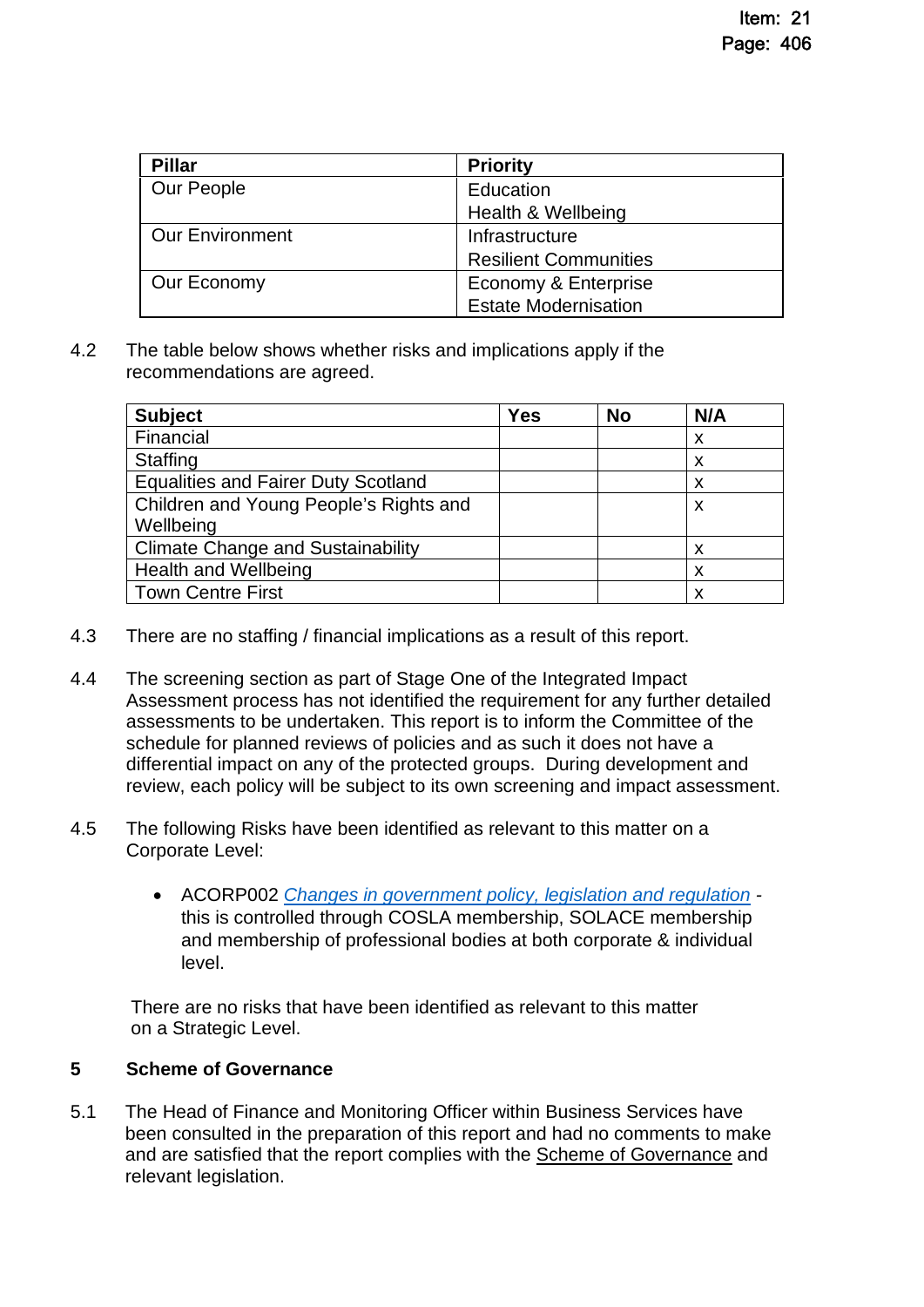- 5.2 The Committee is able to consider and comment on this item in terms of Section E.1.1 of the List of Committee Powers in Part 2A of the Scheme of Governance as it has the delegation for policy matters in relation to the services within its remit.
- 5.3 In terms of section 3.5.2 of the Policy Development and Review Framework under Part 4B of the Scheme of Governance the Committee is required to consider an overview of their policy framework on an annual basis to identify gaps or review requirements.

#### **Ritchie Johnson Director of Business Services**

Report prepared by Erin Wood, Policy Officer, Corporate Policy and Community Planning Date 2 March 2022

#### **List of Appendices:**

Appendix 1 – Education & Children's Services Committee Policies February 2022